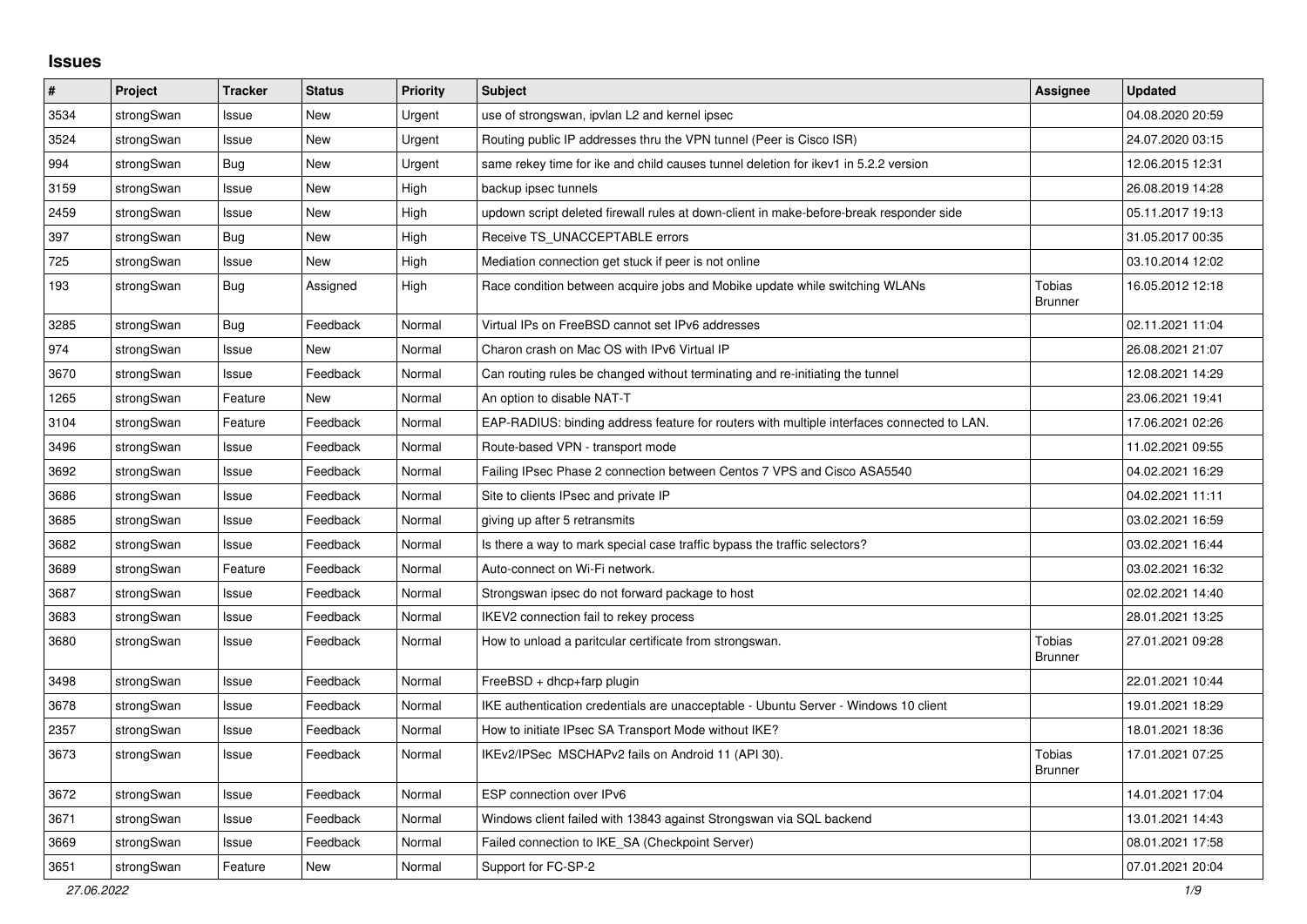| #    | Project    | <b>Tracker</b> | <b>Status</b> | <b>Priority</b> | <b>Subject</b>                                                                                                                      | Assignee                 | <b>Updated</b>   |
|------|------------|----------------|---------------|-----------------|-------------------------------------------------------------------------------------------------------------------------------------|--------------------------|------------------|
| 3668 | strongSwan | Issue          | Feedback      | Normal          | Configuring the strongSwan Helm chart on openshift                                                                                  | Tobias<br><b>Brunner</b> | 07.01.2021 16:33 |
| 3663 | strongSwan | Issue          | Feedback      | Normal          | Multiple ways to end up with duplicate / redundant child SA entries                                                                 |                          | 06.01.2021 16:15 |
| 3665 | strongSwan | Issue          | Feedback      | Normal          | When there is data flow, the VPN tunnel will not automatically connect                                                              | Tobias<br><b>Brunner</b> | 05.01.2021 16:26 |
| 3662 | strongSwan | Issue          | Feedback      | Normal          | unamed session                                                                                                                      |                          | 04.01.2021 11:32 |
| 3652 | strongSwan | Issue          | Feedback      | Normal          | In strongswan ipsec.conf, how to set the "ike" parameters so that it can support all hash Algorithm<br>and DH group server support? |                          | 08.12.2020 12:35 |
| 3654 | strongSwan | Issue          | Feedback      | Normal          | The L2tp/ipsec tunnel interface will not be delete when the connect abnormal interrupt.                                             |                          | 08.12.2020 12:24 |
| 3653 | strongSwan | Feature        | Feedback      | Normal          | Is there any possibility to pass any non-standard parameters for tunnels (ike or child sa) for use by<br>custom plugin?             |                          | 08.12.2020 11:03 |
| 3650 | strongSwan | Issue          | Feedback      | Normal          | HA behaves very strange                                                                                                             |                          | 04.12.2020 08:53 |
| 3647 | strongSwan | Issue          | Feedback      | Normal          | Is it possible to receive INTERNAL_IP4_SUBNET attributes in updown scripts                                                          |                          | 02.12.2020 17:06 |
| 3643 | strongSwan | Issue          | Feedback      | Normal          | Strongswan and FRR NHRP                                                                                                             |                          | 01.12.2020 10:55 |
| 3642 | strongSwan | Issue          | Feedback      | Normal          | How to distinguish encapsulated packets from different interfaces                                                                   |                          | 30.11.2020 09:38 |
| 3640 | strongSwan | Issue          | Feedback      | Normal          | Problem surfing via VPN form Android APK on a sepcific Mobile Operator                                                              |                          | 26.11.2020 11:43 |
| 3636 | strongSwan | Issue          | Feedback      | Normal          | Tor behind VPN                                                                                                                      | Tobias<br><b>Brunner</b> | 23.11.2020 14:09 |
| 3630 | strongSwan | Issue          | Feedback      | Normal          | The certificate is loaded but not used.                                                                                             |                          | 18.11.2020 10:29 |
| 3628 | strongSwan | Issue          | Feedback      | Normal          | Constant `retransmit` while establishing CHILD SA                                                                                   |                          | 16.11.2020 10:14 |
| 3629 | strongSwan | Issue          | Feedback      | Normal          | IPSec enc only on specific dport/proto                                                                                              |                          | 16.11.2020 10:04 |
| 3620 | strongSwan | Issue          | Feedback      | Normal          | L2TP/IPSEC ipsec.conf setting                                                                                                       | Tobias<br><b>Brunner</b> | 12.11.2020 10:14 |
| 3625 | strongSwan | Issue          | Feedback      | Normal          | Always on VPN when the client is on the same LAN as the VPN server                                                                  |                          | 10.11.2020 18:45 |
| 3618 | strongSwan | Issue          | Feedback      | Normal          | Use side-band to configure strongswan's                                                                                             |                          | 09.11.2020 10:38 |
| 3616 | strongSwan | Issue          | Feedback      | Normal          | With Strongswan 5.7.2, unique=never not allowing multiple clients to establish tunnels with same<br>identity                        |                          | 05.11.2020 12:32 |
| 3617 | strongSwan | Issue          | Feedback      | Normal          | full-offload swanctl.conf                                                                                                           |                          | 03.11.2020 17:24 |
| 3614 | strongSwan | Issue          | Feedback      | Normal          | Certificate renewal for about to expire certificates                                                                                |                          | 30.10.2020 13:30 |
| 3607 | strongSwan | Issue          | Feedback      | Normal          | statusall option reports transport established two or three times per IP at start-up                                                |                          | 27.10.2020 16:48 |
| 3611 | strongSwan | Issue          | Feedback      | Normal          | Unable to Send Traffic Using NAT on EC2 Instance                                                                                    |                          | 27.10.2020 16:35 |
| 3610 | strongSwan | Issue          | Feedback      | Normal          | farp plugin conflicts with DHCP service                                                                                             |                          | 26.10.2020 18:06 |
| 3606 | strongSwan | Issue          | Feedback      | Normal          | Using ipsec tunnel from "foreign" subnet                                                                                            | Noel Kuntze              | 26.10.2020 12:23 |
| 3609 | strongSwan | Issue          | Feedback      | Normal          | Potential DNS server IP address conflicts                                                                                           |                          | 26.10.2020 11:12 |
| 3597 | strongSwan | Issue          | Feedback      | Normal          | IPSec Client on CentOS 8 - Can't connect using ShrewSoft VPN config file                                                            |                          | 21.10.2020 16:38 |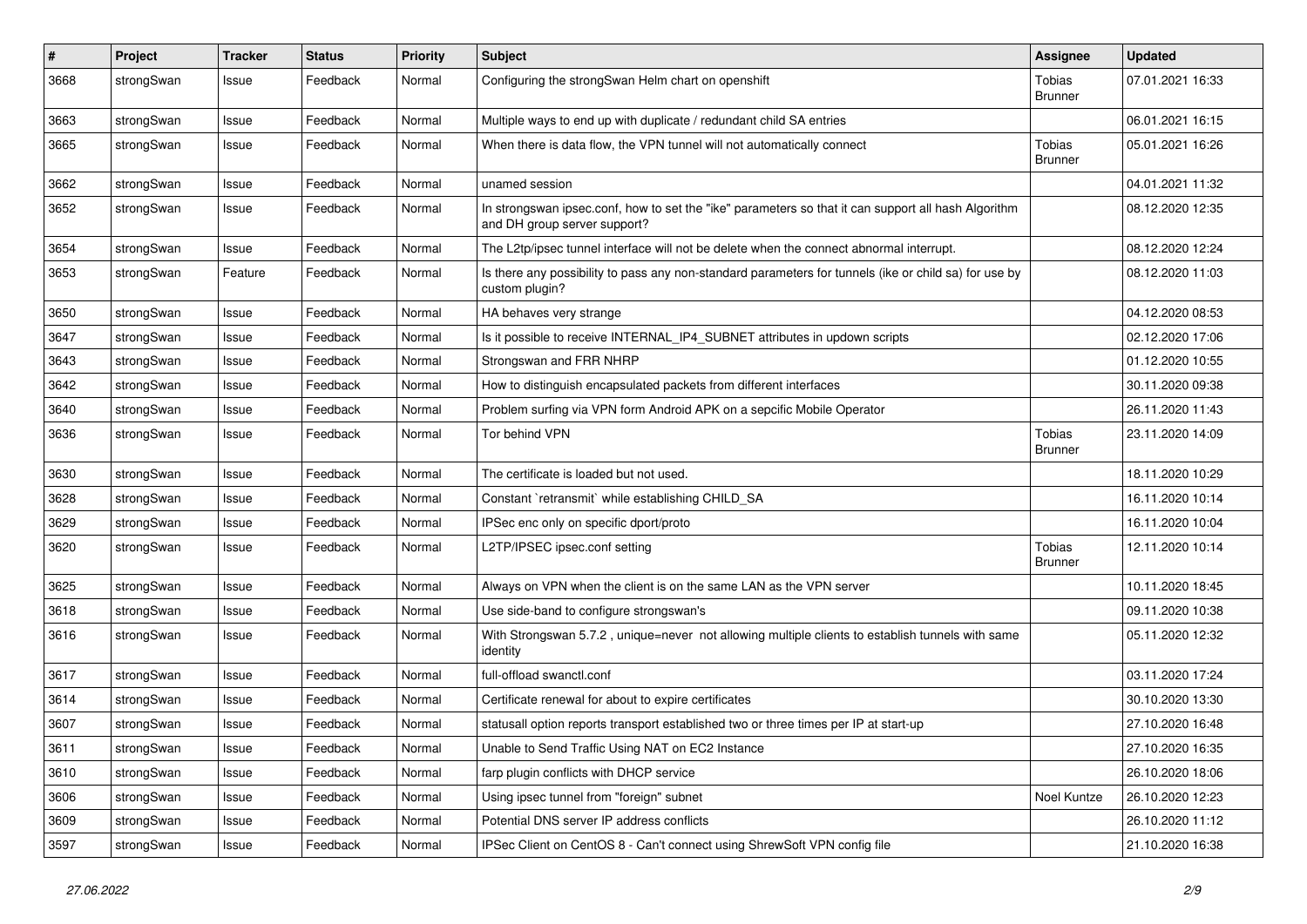| $\sharp$ | Project    | <b>Tracker</b> | <b>Status</b> | <b>Priority</b> | <b>Subject</b>                                                                              | <b>Assignee</b>          | <b>Updated</b>   |
|----------|------------|----------------|---------------|-----------------|---------------------------------------------------------------------------------------------|--------------------------|------------------|
| 3604     | strongSwan | Issue          | Feedback      | Normal          | Email Notification on down status                                                           |                          | 21.10.2020 10:54 |
| 3596     | strongSwan | Issue          | Feedback      | Normal          | no issuer certificate found for                                                             |                          | 21.10.2020 03:27 |
| 3603     | strongSwan | Issue          | Feedback      | Normal          | dns issue in config mode                                                                    |                          | 20.10.2020 11:50 |
| 3592     | strongSwan | Issue          | Feedback      | Normal          | Tunnel reported as established but log show "found encrypted payload, but no transform set" |                          | 20.10.2020 10:37 |
| 3598     | strongSwan | Issue          | Feedback      | Normal          | swanctl on Windows: Support aborting execution                                              |                          | 19.10.2020 15:01 |
| 3594     | strongSwan | Issue          | Feedback      | Normal          | How to see the traffic at ESP in UDP SPIs and forwarding rule                               | Tobias<br><b>Brunner</b> | 15.10.2020 13:57 |
| 3593     | strongSwan | Issue          | Feedback      | Normal          | Need variable tracking make_before_break state into updown scripts                          |                          | 13.10.2020 09:59 |
| 3588     | strongSwan | Issue          | Feedback      | Normal          | VPN setup over 4G                                                                           |                          | 08.10.2020 14:13 |
| 3573     | strongSwan | Issue          | Feedback      | Normal          | ike2 and transit traffic                                                                    |                          | 05.10.2020 10:55 |
| 3580     | strongSwan | Issue          | Feedback      | Normal          | encapsulation and packets not routing into tunnel problems                                  |                          | 02.10.2020 10:03 |
| 3584     | strongSwan | Issue          | Feedback      | Normal          | Separate ipsec.conf file per conn and separate ipsec.secrets file per conn                  | Tobias<br><b>Brunner</b> | 30.09.2020 17:06 |
| 3577     | strongSwan | Issue          | Feedback      | Normal          | StrongSwan Connection adding and deleting over network.                                     |                          | 28.09.2020 15:13 |
| 3578     | strongSwan | Issue          | Feedback      | Normal          | ipsec connection to FortiClient VPN                                                         |                          | 28.09.2020 15:08 |
| 3576     | strongSwan | Issue          | Feedback      | Normal          | strongswan on openwrt virtual ip inside ipsec tunnel                                        |                          | 25.09.2020 17:01 |
| 3575     | strongSwan | Issue          | Feedback      | Normal          | Tunnel of IPv6 Over IPv4 not accespting Jumbo Packets                                       |                          | 23.09.2020 16:44 |
| 3568     | strongSwan | Issue          | Feedback      | Normal          | vpn connection is unstable                                                                  |                          | 23.09.2020 16:28 |
| 3566     | strongSwan | Issue          | Feedback      | Normal          | Number of simultaneous connections limited to 1000 in a cluster                             |                          | 18.09.2020 09:46 |
| 3565     | strongSwan | Issue          | Feedback      | Normal          | Filtering out logs or plugin in to do so                                                    |                          | 16.09.2020 11:45 |
| 3564     | strongSwan | Issue          | Feedback      | Normal          | Out of order packets are generated if strong swan is running on multiple cores              |                          | 16.09.2020 10:01 |
| 3561     | strongSwan | Issue          | Feedback      | Normal          | Azure P2S VPN Linux connection error                                                        |                          | 15.09.2020 12:22 |
| 3560     | strongSwan | Issue          | Feedback      | Normal          | PSK tunnel working - Cert fails with fragmention errors                                     | Tobias<br><b>Brunner</b> | 11.09.2020 14:15 |
| 3558     | strongSwan | Issue          | Feedback      | Normal          | deleting half open IKE_SA with x.x.x.x after timeout with iOS device                        |                          | 05.09.2020 21:23 |
| 3536     | strongSwan | Issue          | Feedback      | Normal          | When Create multiple tunnels restart ipsec service will establish fail.                     |                          | 03.09.2020 13:58 |
| 3537     | strongSwan | Issue          | Feedback      | Normal          | IPv6 Packets are not transferred from server to client through IPSec using RPC protocol     |                          | 01.09.2020 12:50 |
| 3552     | strongSwan | Issue          | Feedback      | Normal          | Internet disconnects after once VPN is established                                          |                          | 30.08.2020 05:35 |
| 3545     | strongSwan | Issue          | New           | Normal          | Configuration model for multiple-VRF tunnel endpoints                                       |                          | 18.08.2020 13:50 |
| 3291     | strongSwan | Issue          | Feedback      | Normal          | IPSec IKEv2 Client to VPN service 2                                                         | Tobias<br><b>Brunner</b> | 16.08.2020 12:58 |
| 3392     | strongSwan | Issue          | Feedback      | Normal          | mark=%unique and no Internet-connection with VPN                                            |                          | 31.07.2020 15:26 |
| 3490     | strongSwan | Issue          | Feedback      | Normal          | Selecting incorrect auth mode for IKEv1                                                     |                          | 21.07.2020 21:26 |
| 3516     | strongSwan | Issue          | Feedback      | Normal          | Close IKE_SA after expiry without rekey/reauth                                              |                          | 20.07.2020 19:32 |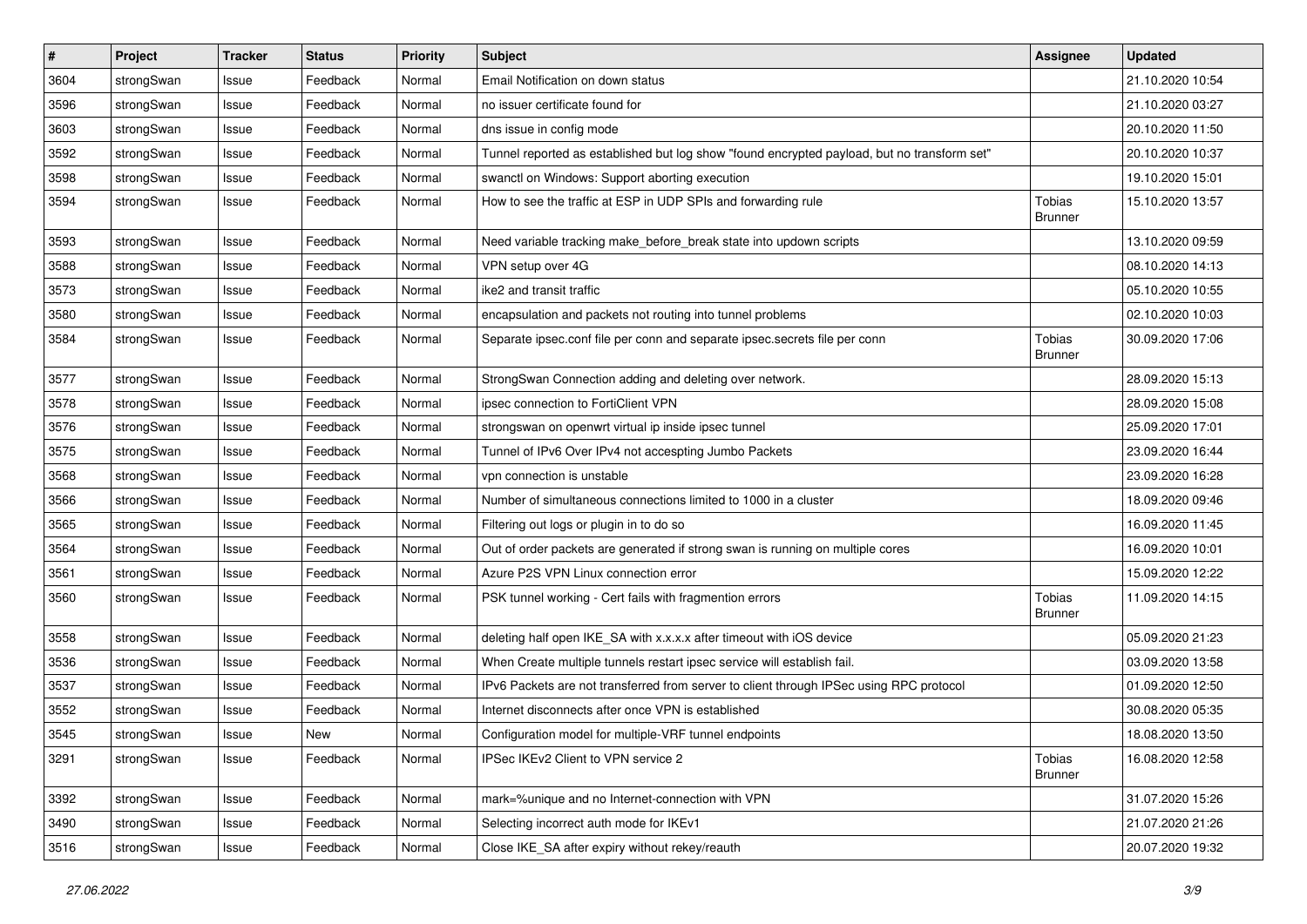| $\sharp$ | Project    | <b>Tracker</b> | <b>Status</b> | <b>Priority</b> | <b>Subject</b>                                                                                          | <b>Assignee</b>          | <b>Updated</b>   |
|----------|------------|----------------|---------------|-----------------|---------------------------------------------------------------------------------------------------------|--------------------------|------------------|
| 2701     | strongSwan | Issue          | New           | Normal          | Low bandwidth when Iperfing data thorugh IPSEC tunnel                                                   |                          | 07.07.2020 13:38 |
| 3499     | strongSwan | Issue          | Feedback      | Normal          | ISAKMP Signature hash algorithm / EAP-TLS Authentification                                              |                          | 30.06.2020 10:40 |
| 3500     | strongSwan | Issue          | Feedback      | Normal          | swanctl --list-cert not listing all certs                                                               |                          | 29.06.2020 15:25 |
| 2189     | strongSwan | Feature        | Assigned      | Normal          | Support RFC 8229: TCP Encapsulation of IKE and IPsec Packets                                            | Tobias<br><b>Brunner</b> | 05.06.2020 19:48 |
| 3442     | strongSwan | Issue          | Feedback      | Normal          | Apply policy based on network interface in transport mode                                               |                          | 13.05.2020 10:53 |
| 3441     | strongSwan | Feature        | New           | Normal          | [Android] Lock modification of VPN configurations on work devices                                       |                          | 11.05.2020 10:00 |
| 2160     | strongSwan | Issue          | Feedback      | Normal          | support for opportunistic encryption                                                                    |                          | 06.05.2020 10:32 |
| 3422     | strongSwan | Feature        | Feedback      | Normal          | Allow multiple local.id to be specified in a single connection?                                         |                          | 23.04.2020 13:19 |
| 3400     | strongSwan | Issue          | Feedback      | Normal          | Windows 10 IKEv2 rekeying fails                                                                         |                          | 16.04.2020 17:08 |
| 3403     | strongSwan | Issue          | Feedback      | Normal          | IKEv2 natd false detection                                                                              |                          | 09.04.2020 14:19 |
| 3398     | strongSwan | Feature        | New           | Normal          | Android client - allow configuring eap_id with EAP-TLS                                                  |                          | 06.04.2020 23:19 |
| 3389     | strongSwan | Issue          | Feedback      | Normal          | Child SAs not getting created after rekeying                                                            |                          | 30.03.2020 15:45 |
| 817      | strongSwan | Issue          | Feedback      | Normal          | <b>IKEv2 IPv6 Router Advertisement</b>                                                                  |                          | 27.03.2020 17:14 |
| 1057     | strongSwan | Feature        | New           | Normal          | conn switching based on eap identity                                                                    |                          | 24.03.2020 10:14 |
| 3377     | strongSwan | Issue          | Feedback      | Normal          | Interface ID not configured during HA synchronization                                                   |                          | 18.03.2020 10:15 |
| 3366     | strongSwan | Issue          | Feedback      | Normal          | Uninstall "any" trap policy if start_action=trap with virtual IPs is used                               |                          | 13.03.2020 14:57 |
| 3342     | strongSwan | Issue          | Feedback      | Normal          | Certain fields in Storngswan on Firestick4K are not editable                                            |                          | 20.02.2020 09:36 |
| 3341     | strongSwan | <b>Bug</b>     | Feedback      | Normal          | Application Icon missing on firestick 4K                                                                | Tobias<br><b>Brunner</b> | 20.02.2020 09:31 |
| 3326     | strongSwan | Issue          | <b>New</b>    | Normal          | update custom routing table (table 220 by default) with new routes if new networks and routes<br>appear |                          | 10.02.2020 12:01 |
| 3307     | strongSwan | Issue          | Feedback      | Normal          | Probable non compliance with RFC 7296 wrt traffic selector narrowing?                                   |                          | 14.01.2020 16:19 |
| 3304     | strongSwan | Issue          | Feedback      | Normal          | Found unsupported critical X.509 extension: X509v3 Name Constraints                                     |                          | 13.01.2020 14:50 |
| 3298     | strongSwan | Issue          | New           | Normal          | strategies to improve strongswan performance per single SA                                              |                          | 23.12.2019 14:05 |
| 3282     | strongSwan | Issue          | Feedback      | Normal          | Android VPN client keeps retrying in airplane mode                                                      |                          | 29.11.2019 16:06 |
| 3268     | strongSwan | Issue          | Feedback      | Normal          | Traffic disruption -- policy-based VPN to AWS VPN service                                               |                          | 15.11.2019 16:53 |
| 3254     | strongSwan | Issue          | Feedback      | Normal          | Log level in android level                                                                              |                          | 08.11.2019 08:36 |
| 104      | strongSwan | Feature        | Feedback      | Normal          | Postgresql Db Support                                                                                   |                          | 04.09.2019 10:05 |
| 3162     | strongSwan | Feature        | Feedback      | Normal          | Strongswan Android support for default DNS suffixes (UNITY DEF DOMAIN flag)                             |                          | 29.08.2019 10:29 |
| 3151     | strongSwan | Issue          | Feedback      | Normal          | Forecast stops forwarding multicast                                                                     |                          | 26.08.2019 14:06 |
| 3154     | strongSwan | Issue          | Feedback      | Normal          | signature validation failed only with sha2                                                              |                          | 20.08.2019 11:51 |
| 3135     | strongSwan | Feature        | Feedback      | Normal          | Android client - settings for connection re-try                                                         |                          | 12.08.2019 16:32 |
| 3122     | strongSwan | Issue          | Feedback      | Normal          | Strongswan software iterupts                                                                            |                          | 18.07.2019 02:27 |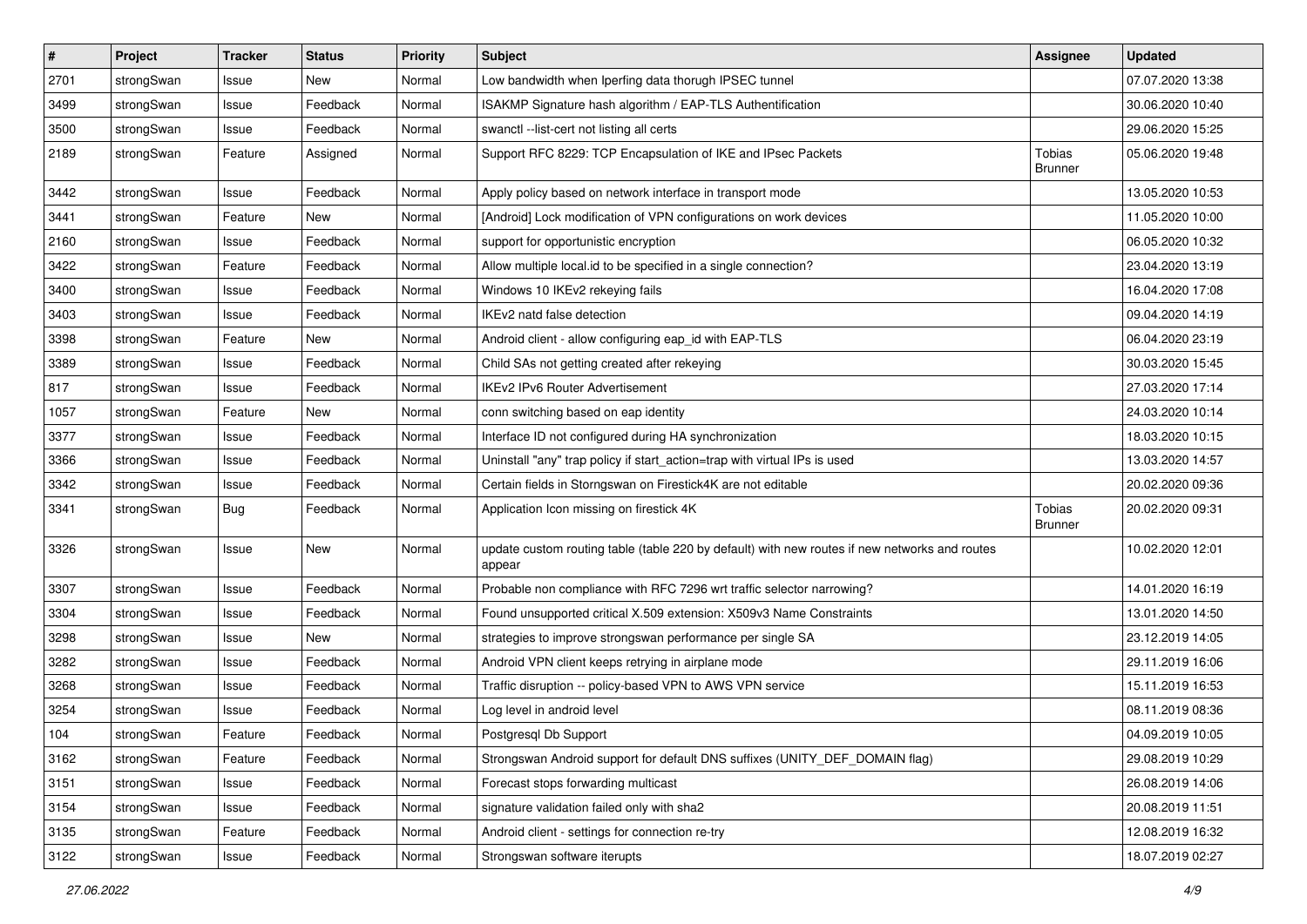| $\sharp$ | Project    | <b>Tracker</b> | <b>Status</b> | <b>Priority</b> | <b>Subject</b>                                                                                              | <b>Assignee</b> | <b>Updated</b>   |
|----------|------------|----------------|---------------|-----------------|-------------------------------------------------------------------------------------------------------------|-----------------|------------------|
| 3097     | strongSwan | Issue          | Feedback      | Normal          | charon restart behaviour                                                                                    |                 | 24.06.2019 16:09 |
| 3075     | strongSwan | Feature        | <b>New</b>    | Normal          | <b>IPsec Labelling</b>                                                                                      |                 | 29.05.2019 17:09 |
| 3072     | strongSwan | Issue          | Feedback      | Normal          | Windows 10: setting WFP SA SPI fails with error 0x80320014                                                  |                 | 29.05.2019 14:34 |
| 2750     | strongSwan | Issue          | Feedback      | Normal          | setting WFP SA SPI failed: 0x80320035                                                                       |                 | 27.05.2019 11:59 |
| 2966     | strongSwan | Issue          | Feedback      | Normal          | Problems with large amount of subnets in leftsubnet configuration                                           |                 | 02.04.2019 10:35 |
| 2972     | strongSwan | Feature        | Feedback      | Normal          | how to add X509v3 Key Usage: Key Encipherment                                                               |                 | 13.03.2019 13:59 |
| 2964     | strongSwan | Issue          | Feedback      | Normal          | Route to IKE Gateway Fails to Update Under Particular Configuration                                         |                 | 13.03.2019 10:38 |
| 2958     | strongSwan | Issue          | Feedback      | Normal          | Trap policies with unspecified remote IP covering multiple specific ports constantly produce new<br>IKE_SAs |                 | 11.03.2019 15:03 |
| 2870     | strongSwan | Issue          | Feedback      | Normal          | DNS resolution outside of tunnel if DNS server is in remote TS                                              |                 | 22.01.2019 11:06 |
| 2400     | strongSwan | Issue          | Feedback      | Normal          | Is DPD supposed to detect dead tunnel, or dead IKE instance                                                 |                 | 11.01.2019 22:53 |
| 2835     | strongSwan | Issue          | Feedback      | Normal          | Rekeyed SA can't be deleted in standby node                                                                 |                 | 19.12.2018 02:52 |
| 2816     | strongSwan | Issue          | Feedback      | Normal          | order of DNS entries is reversed in /etc/resolv.conf                                                        |                 | 06.11.2018 10:41 |
| 2814     | strongSwan | Feature        | Feedback      | Normal          | Force Keepalive Packets if There is no NAT                                                                  |                 | 29.10.2018 15:47 |
| 2793     | strongSwan | Feature        | Feedback      | Normal          | Remote identity with certificate                                                                            |                 | 15.10.2018 10:20 |
| 2729     | strongSwan | Feature        | Feedback      | Normal          | Does Swanctl provide the same option as Ipsec with the rightID using a %?                                   |                 | 20.09.2018 17:37 |
| 2726     | strongSwan | Issue          | Feedback      | Normal          | Strongswan selects wrong source IP                                                                          |                 | 23.08.2018 13:38 |
| 2707     | strongSwan | Feature        | New           | Normal          | More attributes taken/translated from radius attributes                                                     |                 | 14.07.2018 15:21 |
| 2621     | strongSwan | Issue          | Feedback      | Normal          | Android: VPN connection stops working, strongSwan shows Connected                                           |                 | 06.07.2018 13:06 |
| 2691     | strongSwan | Issue          | <b>New</b>    | Normal          | Strongswan and KSOFTIRQ cpu utilization                                                                     |                 | 26.06.2018 14:34 |
| 2682     | strongSwan | Issue          | New           | Normal          | IMV/IMC (re)Attestation                                                                                     |                 | 07.06.2018 21:25 |
| 2678     | strongSwan | Issue          | Feedback      | Normal          | Phase 1 issue                                                                                               |                 | 07.06.2018 20:06 |
| 2671     | strongSwan | Issue          | New           | Normal          | Passing user-supplied cerificate file names to charon-nm is problematic                                     |                 | 23.05.2018 21:27 |
| 2668     | strongSwan | Feature        | Feedback      | Normal          | UE shall include the DEVICE_IDENTITY Notify payload                                                         |                 | 22.05.2018 13:48 |
| 352      | strongSwan | Issue          | Feedback      | Normal          | unable to allocate SPIs from kernel when running 32 bit binaries on 64 bit Linux                            |                 | 17.04.2018 14:59 |
| 2618     | strongSwan | Issue          | Feedback      | Normal          | Query regarding assignment of Tunnel IP                                                                     |                 | 09.04.2018 10:57 |
| 2580     | strongSwan | Issue          | Feedback      | Normal          | [CFG] handling xx attribute failed in Android or Ubuntu, but works in macOS                                 |                 | 09.03.2018 17:49 |
| 2560     | strongSwan | Issue          | Feedback      | Normal          | Duplicate CA cert requests sent                                                                             |                 | 28.02.2018 10:54 |
| 1068     | strongSwan | <b>Bug</b>     | Feedback      | Normal          | strongswan 5.3.2 and IKEv1 in transport mode causes NO PROPOSAL CHOSEN error                                |                 | 26.01.2018 13:30 |
| 2495     | strongSwan | Feature        | Feedback      | Normal          | LibreSSL Plugin                                                                                             |                 | 13.12.2017 09:29 |
| 2494     | strongSwan | Issue          | Feedback      | Normal          | Problems With 64bit Slot IDs With Pkcs11 Plugin                                                             | Jordan Hrycaj   | 12.12.2017 16:03 |
| 2493     | strongSwan | Issue          | Feedback      | Normal          | Pkcs11 Plugin Returns w/Bogus Return Code                                                                   | Jordan Hrycaj   | 12.12.2017 15:58 |
| 2446     | strongSwan | Issue          | Feedback      | Normal          | Traffic loss during IKE reauth despite make-before-break enabled                                            |                 | 27.11.2017 17:12 |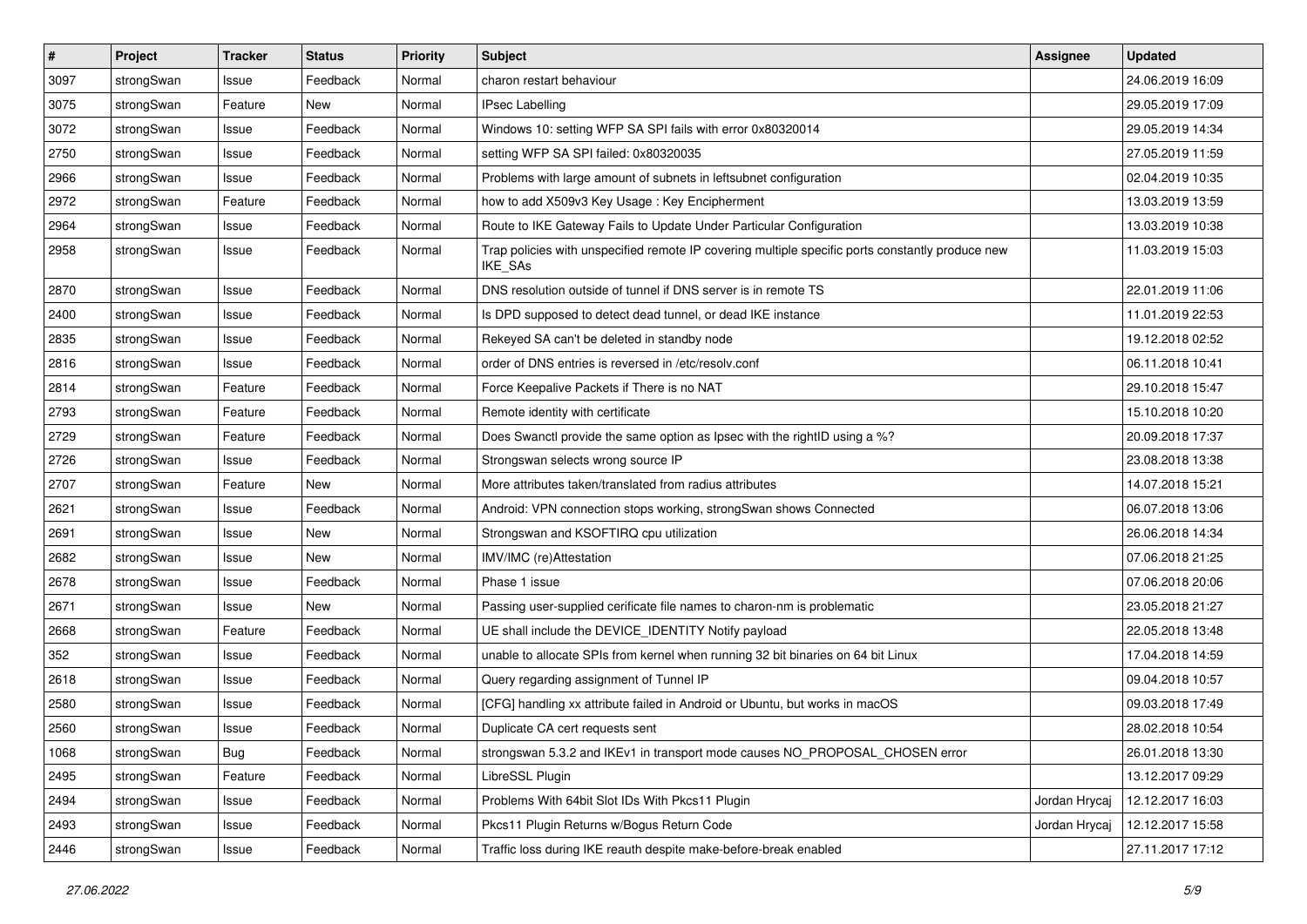| $\sharp$ | Project    | <b>Tracker</b> | <b>Status</b> | <b>Priority</b> | <b>Subject</b>                                                                                                                                          | Assignee            | <b>Updated</b>   |
|----------|------------|----------------|---------------|-----------------|---------------------------------------------------------------------------------------------------------------------------------------------------------|---------------------|------------------|
| 2464     | strongSwan | Issue          | New           | Normal          | How to Loadbalance strongswan IPsec via NGINX?                                                                                                          |                     | 12.11.2017 19:16 |
| 2077     | strongSwan | Issue          | Feedback      | Normal          | Grace period before reassigning offline IP lease                                                                                                        |                     | 06.10.2017 10:44 |
| 2432     | strongSwan | Issue          | New           | Normal          | PLUTO_ME can be different for up-client and down-client                                                                                                 |                     | 21.09.2017 11:57 |
| 960      | strongSwan | Feature        | Feedback      | Normal          | Raise ALERT_PROPOSAL_MISMATCH_IKE in IKE V1                                                                                                             | <b>Martin Willi</b> | 30.08.2017 09:05 |
| 2411     | strongSwan | Issue          | Feedback      | Normal          | VPN server name resolution is done via overlay DNS server upon IKE disconnect                                                                           |                     | 22.08.2017 10:42 |
| 2394     | strongSwan | Issue          | Feedback      | Normal          | IP is not assigned after re-authentication                                                                                                              |                     | 04.08.2017 19:03 |
| 2361     | strongSwan | Feature        | New           | Normal          | Import .sswan files from NetworkManager                                                                                                                 |                     | 12.06.2017 15:25 |
| 2095     | strongSwan | Feature        | Feedback      | Normal          | Support liveness check in Strongswan                                                                                                                    |                     | 31.05.2017 00:56 |
| 1559     | strongSwan | Feature        | Feedback      | Normal          | Expose received XAUTH/EAP username/password prompts via VICI, send secrets via VICI on<br>prompt                                                        |                     | 09.05.2017 16:28 |
| 2319     | strongSwan | Issue          | Feedback      | Normal          | gives up trying to bring up connection after DNS SERVFAIL                                                                                               |                     | 08.05.2017 15:41 |
| 2307     | strongSwan | Feature        | Feedback      | Normal          | Permit installation of trap policy for CHILD_SA configurations with unset local_addrs                                                                   |                     | 26.04.2017 15:04 |
| 2273     | strongSwan | Bug            | Feedback      | Normal          | Unable to install strongswan client helper on OSX El Capitan                                                                                            |                     | 10.03.2017 15:34 |
| 2260     | strongSwan | Issue          | New           | Normal          | Number of CHILD_SA for a single connection grows over time                                                                                              |                     | 28.02.2017 13:46 |
| 2203     | strongSwan | Issue          | Feedback      | Normal          | Protecting symetric traffic using high availability in gateway to gateway setup (both active)                                                           |                     | 15.02.2017 14:20 |
| 2202     | strongSwan | Feature        | Feedback      | Normal          | Radius NAS IP to be specified                                                                                                                           |                     | 18.01.2017 17:58 |
| 2184     | strongSwan | Issue          | Feedback      | Normal          | configuration with multiple RSA keys                                                                                                                    |                     | 14.12.2016 13:09 |
| 2185     | strongSwan | Feature        | Feedback      | Normal          | INTERNAL_IP4_SUBNET Attribute Support in Android Client                                                                                                 |                     | 10.12.2016 01:14 |
| 2178     | strongSwan | Issue          | New           | Normal          | ha and updown                                                                                                                                           |                     | 01.12.2016 13:53 |
| 2165     | strongSwan | Feature        | Feedback      | Normal          | missing LIBRESSL_VERSION_NUMBER support                                                                                                                 |                     | 03.11.2016 09:23 |
| 1082     | strongSwan | Feature        | Feedback      | Normal          | Framed-Route to set leftsubnet                                                                                                                          |                     | 07.10.2016 10:02 |
| 2112     | strongSwan | Issue          | New           | Normal          | Broadcast packets are not relayed from Lan to Vpn clilent                                                                                               |                     | 14.09.2016 14:18 |
| 2110     | strongSwan | Issue          | Feedback      | Normal          | Remote Identity (IDr) in IKE AUTH Response is sent as hex-encoded binary value instead of text<br>when setting leftid to type KEY_ID (leftid=@#xxxxxxx) |                     | 13.09.2016 21:42 |
| 1506     | strongSwan | Feature        | Feedback      | Normal          | Enhance DoS protection to deny users that failed Authentication                                                                                         |                     | 17.06.2016 14:31 |
| 1482     | strongSwan | Feature        | Feedback      | Normal          | Allow changing init_limit_half_open etc. at runtime by reloading strongswan.conf                                                                        |                     | 26.05.2016 14:49 |
| 1456     | strongSwan | Issue          | Feedback      | Normal          | Missing Tunnel-Client-Endpoint & Tunnel-Server-Endpoint AVP in RADIUS Accounting Start/Stop<br>messages                                                 |                     | 11.05.2016 11:54 |
| 1422     | strongSwan | Issue          | Feedback      | Normal          | IKEv1: IKE_SA reauth vs. CHILD_SA rekey race prevents IKE_SA reauthentication in time                                                                   |                     | 20.04.2016 15:06 |
| 1383     | strongSwan | Issue          | Feedback      | Normal          | How to limit the amount of the installed Child SAs                                                                                                      |                     | 08.04.2016 11:20 |
| 1338     | strongSwan | Issue          | Feedback      | Normal          | problem with changing esp algorithm in strongswan                                                                                                       |                     | 10.03.2016 18:23 |
| 1334     | strongSwan | Issue          | Feedback      | Normal          | Version 5.3.5, duplicated tunnel aftr IKE_SA rekeyed                                                                                                    |                     | 10.03.2016 11:06 |
| 1289     | strongSwan | Issue          | New           | Normal          | HA plugin should sync last sent packet                                                                                                                  |                     | 01.02.2016 13:59 |
| 1276     | strongSwan | Issue          | Feedback      | Normal          | Threading: ext-auth hook blocks any other connection attempt                                                                                            |                     | 27.01.2016 12:28 |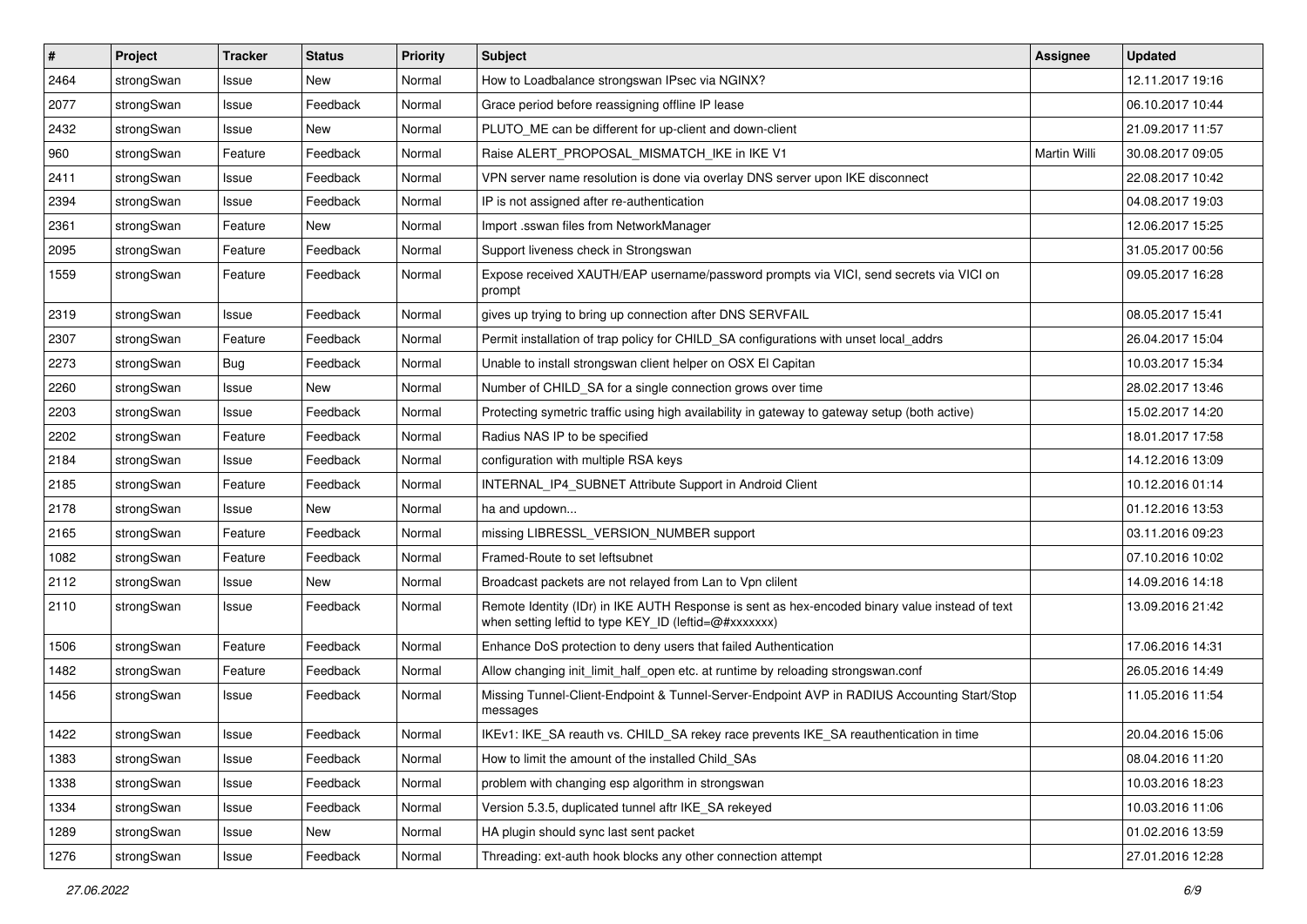| $\vert$ # | Project    | <b>Tracker</b> | <b>Status</b> | <b>Priority</b> | Subject                                                                                 | <b>Assignee</b>          | <b>Updated</b>   |
|-----------|------------|----------------|---------------|-----------------|-----------------------------------------------------------------------------------------|--------------------------|------------------|
| 1253      | strongSwan | Feature        | Feedback      | Normal          | Strongswan doesn't support CA bundles                                                   |                          | 19.01.2016 11:23 |
| 1271      | strongSwan | Issue          | <b>New</b>    | Normal          | X.509 UTF-8 support                                                                     |                          | 17.01.2016 14:39 |
| 930       | strongSwan | Feature        | New           | Normal          | Option to have non-sequential v6 roadwarrior addresses                                  |                          | 12.01.2016 16:36 |
| 1251      | strongSwan | Feature        | New           | Normal          | FreeBSD HA                                                                              |                          | 11.01.2016 22:01 |
| 1008      | strongSwan | Feature        | Feedback      | Normal          | FARP for IPv6                                                                           |                          | 14.12.2015 20:59 |
| 162       | strongSwan | Feature        | Feedback      | Normal          | Submit ClusterIP patches mainline                                                       |                          | 14.12.2015 20:43 |
| 1207      | strongSwan | Feature        | New           | Normal          | Add more than 2 hosts support to HA plugin and make it configurable                     |                          | 08.12.2015 05:05 |
| 1165      | strongSwan | Issue          | New           | Normal          | StrongSwan Virtual Ip problem                                                           | Martin Willi             | 19.10.2015 23:59 |
| 1157      | strongSwan | Issue          | Feedback      | Normal          | Message ID overflow RFC 5996 2.2                                                        |                          | 12.10.2015 13:52 |
| 1000      | strongSwan | Feature        | Feedback      | Normal          | Raise ALERT_TS_MISMATCH in IKE V1                                                       |                          | 09.09.2015 12:47 |
| 1081      | strongSwan | Feature        | New           | Normal          | Active/standby VPN Gateway Failover                                                     |                          | 21.08.2015 22:01 |
| 1079      | strongSwan | Feature        | Feedback      | Normal          | Future Plans for firwall configuration equivalent under FreeBSD                         |                          | 21.08.2015 15:58 |
| 973       | strongSwan | Issue          | <b>New</b>    | Normal          | IKEv2 dpd + auto=route + tunnel downtime cause additional CHILD_SAs                     |                          | 29.05.2015 17:40 |
| 357       | strongSwan | Issue          | New           | Normal          | Lifetime in case of IKEv1                                                               |                          | 18.05.2015 10:40 |
| 927       | strongSwan | Feature        | <b>New</b>    | Normal          | Charon: Implement route events and add an consumer in updown plugin                     |                          | 11.04.2015 12:02 |
| 926       | strongSwan | Issue          | New           | Normal          | HA: resync errors when a node is joining a cluster                                      |                          | 10.04.2015 15:05 |
| 923       | strongSwan | Issue          | New           | Normal          | MOBIKE not working on HA cluster                                                        |                          | 09.04.2015 09:46 |
| 87        | strongSwan | Feature        | <b>New</b>    | Normal          | IPsec Multicast Support                                                                 |                          | 19.12.2014 14:20 |
| 777       | strongSwan | Issue          | New           | Normal          | column length in attributes table of strongswan database is too short                   |                          | 25.11.2014 20:46 |
| 766       | strongSwan | Feature        | New           | Normal          | Make retransmit settings tunable by connection                                          |                          | 14.11.2014 10:02 |
| 746       | strongSwan | Feature        | New           | Normal          | Different radius server(s) for accounting                                               |                          | 22.10.2014 12:23 |
| 730       | strongSwan | Issue          | New           | Normal          | NAT-NAT fallback                                                                        |                          | 09.10.2014 12:40 |
| 482       | strongSwan | Issue          | Feedback      | Normal          | NAT-NAT connection                                                                      | Tobias<br>Brunner        | 09.10.2014 12:37 |
| 702       | strongSwan | Issue          | New           | Normal          | ipsec route mode, Strongswan as responder may result collsion in INIT exchange. and ike |                          | 12.09.2014 16:34 |
| 697       | strongSwan | Issue          | <b>New</b>    | Normal          | HA: nodes fail to sync data because of UDP packet drops                                 |                          | 09.09.2014 14:29 |
| 693       | strongSwan | Feature        | Feedback      | Normal          | Time policy for roadwarrior                                                             | Tobias<br><b>Brunner</b> | 02.09.2014 11:06 |
| 541       | strongSwan | Issue          | New           | Normal          | List of servers in client config (Failover)                                             |                          | 13.08.2014 15:10 |
| 645       | strongSwan | Feature        | <b>New</b>    | Normal          | Support HeapAlloc() and friends in leak-detective                                       |                          | 10.07.2014 15:12 |
| 644       | strongSwan | Feature        | New           | Normal          | Non-monolithic Windows build                                                            |                          | 10.07.2014 15:12 |
| 643       | strongSwan | Feature        | New           | Normal          | CNG/Bcrypt native Windows crypto plugin                                                 |                          | 10.07.2014 15:12 |
| 642       | strongSwan | Feature        | New           | Normal          | Windows Named Pipe stream and service                                                   |                          | 10.07.2014 15:11 |
| 641       | strongSwan | Feature        | New           | Normal          | kernel-iph virtual IP support and IKE routing lookups ignoring IPsec routes             |                          | 10.07.2014 15:11 |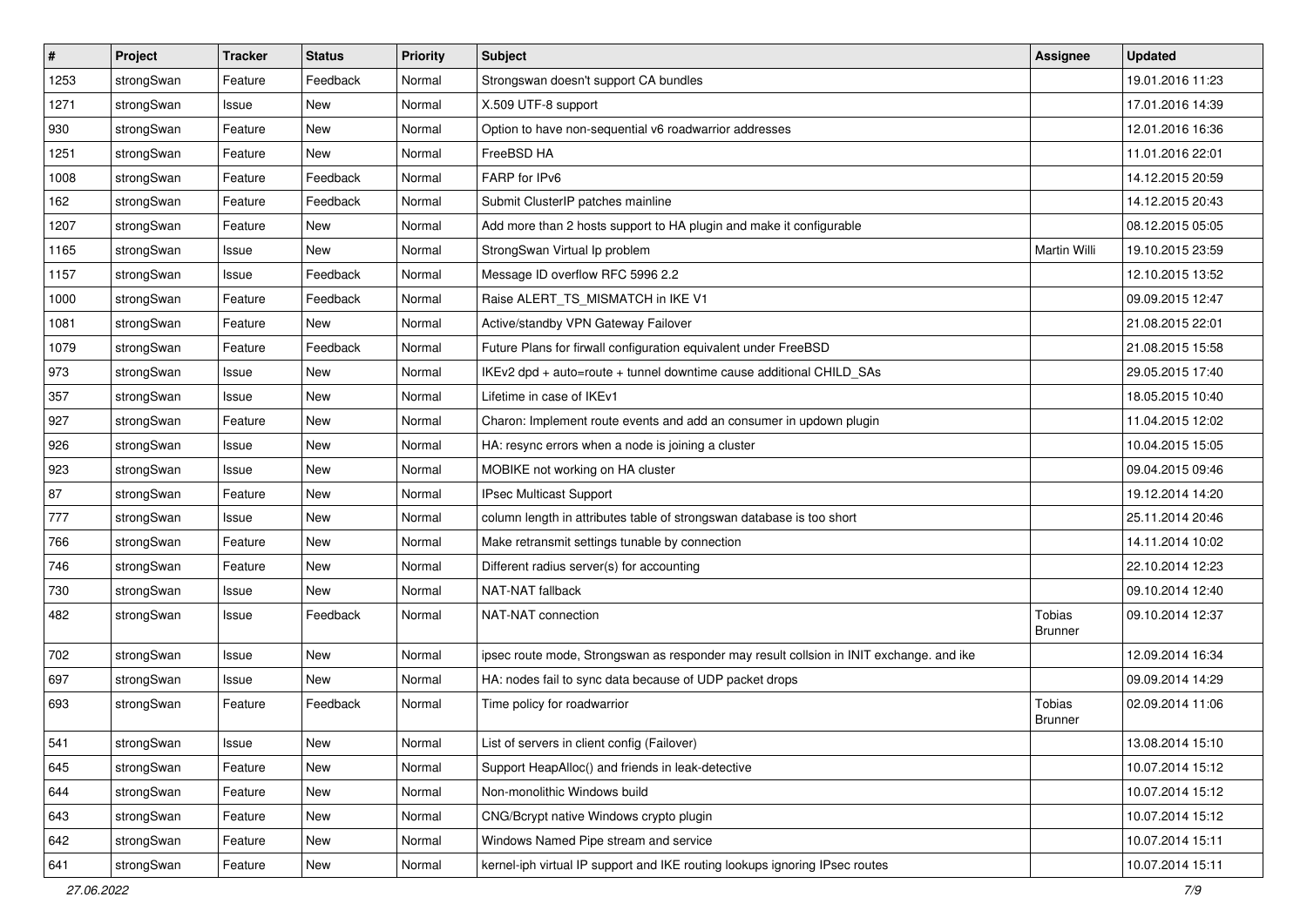| $\vert$ # | Project    | <b>Tracker</b> | <b>Status</b> | Priority | <b>Subject</b>                                                                                           | Assignee                 | <b>Updated</b>   |
|-----------|------------|----------------|---------------|----------|----------------------------------------------------------------------------------------------------------|--------------------------|------------------|
| 640       | strongSwan | Feature        | New           | Normal   | Provide an init once() abstraction layer                                                                 |                          | 10.07.2014 15:10 |
| 522       | strongSwan | Issue          | New           | Normal   | Mac OS X native application won't update network interface for DNS lookups                               |                          | 08.07.2014 10:23 |
| 628       | strongSwan | Issue          | New           | Normal   | Windows Phone 8.1 - Certificate Pattern Matching                                                         |                          | 30.06.2014 14:06 |
| 619       | strongSwan | Issue          | New           | Normal   | pki --issue should have an --out option                                                                  |                          | 15.06.2014 00:26 |
| 552       | strongSwan | Issue          | Feedback      | Normal   | move pki tool to ipsecdir                                                                                | Tobias<br><b>Brunner</b> | 14.04.2014 13:52 |
| 456       | strongSwan | <b>Bug</b>     | Feedback      | Normal   | StrongSwan client for OS X crashes                                                                       | <b>Martin Willi</b>      | 21.03.2014 12:16 |
| 542       | strongSwan | Issue          | Feedback      | Normal   | Nesting tunnels                                                                                          | Andreas<br>Steffen       | 07.03.2014 09:22 |
| 268       | strongSwan | Feature        | Feedback      | Normal   | support for ssh keypairs in strongswan network-manager plugin                                            | Tobias<br>Brunner        | 19.02.2014 15:13 |
| 462       | strongSwan | Issue          | Feedback      | Normal   | strongswan android app can not use on android 4.4 OS                                                     | Tobias<br><b>Brunner</b> | 06.01.2014 13:07 |
| 420       | strongSwan | Feature        | Feedback      | Normal   | Add more of the verbs that were supported by pluto to the updown plugin                                  | Tobias<br><b>Brunner</b> | 11.10.2013 07:56 |
| 404       | strongSwan | Issue          | Feedback      | Normal   | TNC: Update HowTos and implement some compilation flag checking                                          | Andreas<br>Steffen       | 10.09.2013 13:58 |
| 359       | strongSwan | Issue          | Feedback      | Normal   | Mediation Server Connection                                                                              | Tobias<br>Brunner        | 16.07.2013 16:25 |
| 243       | strongSwan | Feature        | Feedback      | Normal   | Configure routing table in peer                                                                          | Tobias<br><b>Brunner</b> | 23.05.2013 20:03 |
| 309       | strongSwan | Feature        | Feedback      | Normal   | Problem with Network Aliases for charon.interfaces_ignore and charon.interfaces_use                      | Tobias<br><b>Brunner</b> | 21.03.2013 19:32 |
| 312       | strongSwan | Feature        | New           | Normal   | Feature Request: Option to limit or disable sending of ADDITIONAL_*_ADDRESS list for MOBIKE<br>Responder |                          | 13.03.2013 19:19 |
| 302       | strongSwan | <b>Bug</b>     | Feedback      | Normal   | No matching outbound IPsec policy                                                                        | Tobias<br><b>Brunner</b> | 01.03.2013 12:19 |
| 215       | strongSwan | Feature        | New           | Normal   | strongswan NetworkManager plugin: make the "normal" ipsec configuration usable                           |                          | 12.08.2012 04:47 |
| 173       | strongSwan | Feature        | Assigned      | Normal   | Support for IP address ranges in traffic selectors                                                       | Tobias<br>Brunner        | 14.06.2012 11:31 |
| 129       | strongSwan | Feature        | Assigned      | Normal   | Relations between ike/child/peer cfg                                                                     | Martin Willi             | 06.02.2012 10:50 |
| 3626      | strongSwan | Issue          | Feedback      | Low      | "Always On VPN" not available in Fire TV 4k                                                              | Tobias<br>Brunner        | 11.11.2020 12:41 |
| 3613      | strongSwan | Issue          | Feedback      | Low      | Load-test jobs scheduled after tunnels are terminated                                                    |                          | 28.10.2020 12:06 |
| 3457      | strongSwan | Feature        | New           | Low      | user-friendly pkcs11 certificate selection                                                               |                          | 22.05.2020 12:52 |
| 3456      | strongSwan | Feature        | New           | Low      | move to github/gitlab                                                                                    |                          | 22.05.2020 12:27 |
| 3276      | strongSwan | Feature        | Feedback      | Low      | N1_MODE_CAPABILITY                                                                                       |                          | 21.11.2019 16:49 |
| 3244      | strongSwan | Feature        | New           | Low      | eap-peap on android                                                                                      |                          | 04.11.2019 10:17 |